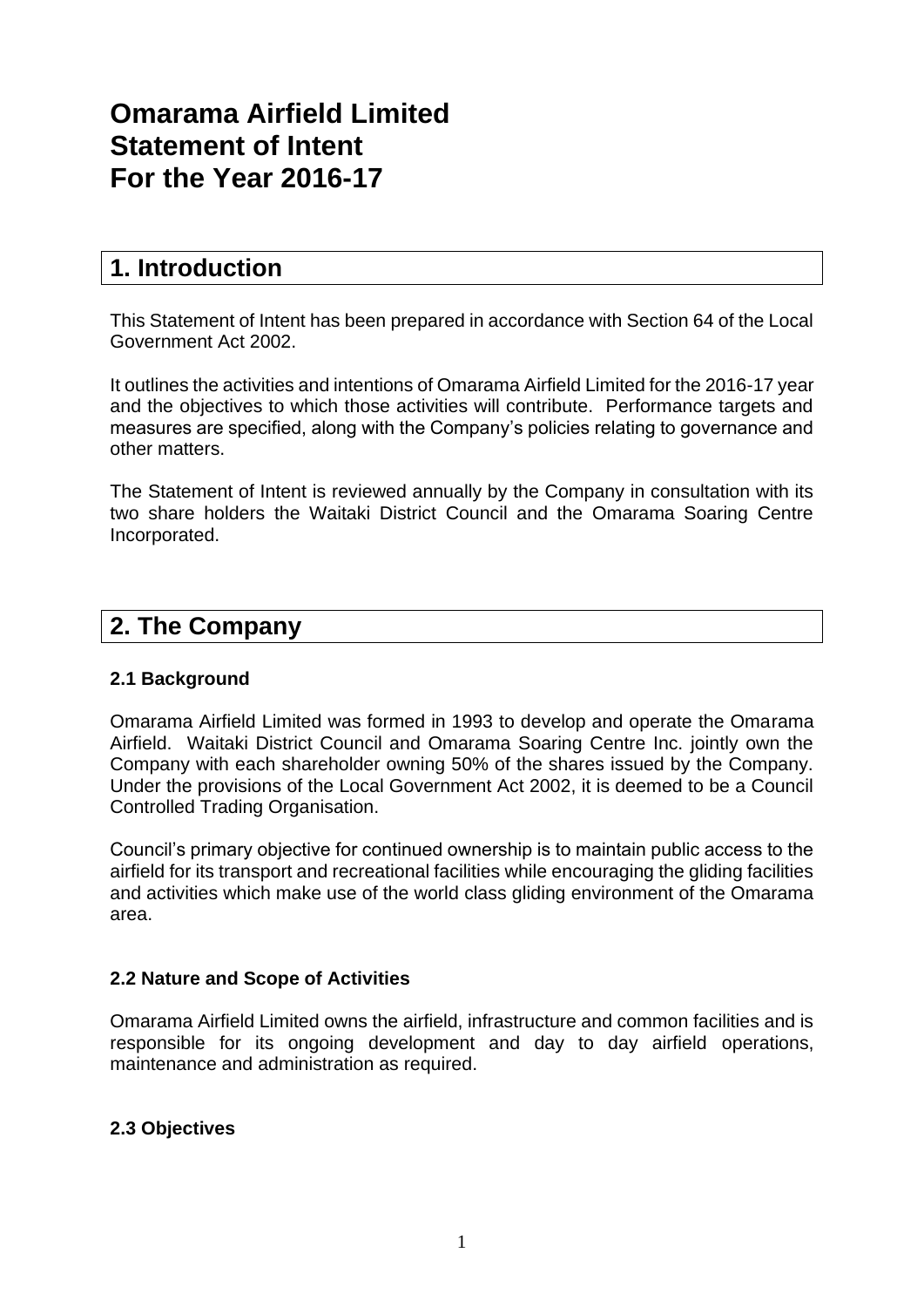The principal objective of the Company is to provide airfield facilities and associated infrastructure to support flying activities and encourage other air operations opportunities in the Omarama area. The principal objective is advanced through:

- Maintaining airfield infrastructure
- Public access to airfield facilities;
- Recreational flying activities;
- Commercial operations,
- Competitions and events and
- Founding club operations.

## **2.4 Shareholder Expectations**

The shareholders expect that in conducting the affairs of the Company, the directors shall ensure:

- Business activities are conducted in an efficient and effective manner.
- Assets and liabilities are prudently managed.
- Overall performance support shareholders reasons for continued ownership.
- Appropriate decisions are made that enhance the achievement of the Company's long term needs and objectives.
- The Company acts as a good employer and as an environmentally conscious and responsible citizen.
- Transparent and collaborative relations are maintained with its shareholders.

## **3. Reporting and Performance Measures**

### **3.1 Reporting Frequency and Content**

A Director of the Company shall attend any meeting at which the Annual Report or Half Yearly Report is presented to Council or the Omarama Soaring Centre as shareholder.

The following information will be available to the shareholders based on an annual balance date of 30<sup>th</sup> June:

### *Draft Statement of Intent*

By 1 March each year, the Directors shall deliver to the shareholders a Draft Statement of Intent for the following year which fulfils the requirements of Section 64 of the Local Government Act 2002.

### *Completed Statement of Intent*

By 30<sup>th</sup> June of each year, the Directors will deliver to the shareholders a Statement of Intent for the following year which fulfils the requirements of Section 64 of the Local Government Act 2002.

### *Half Yearly Report*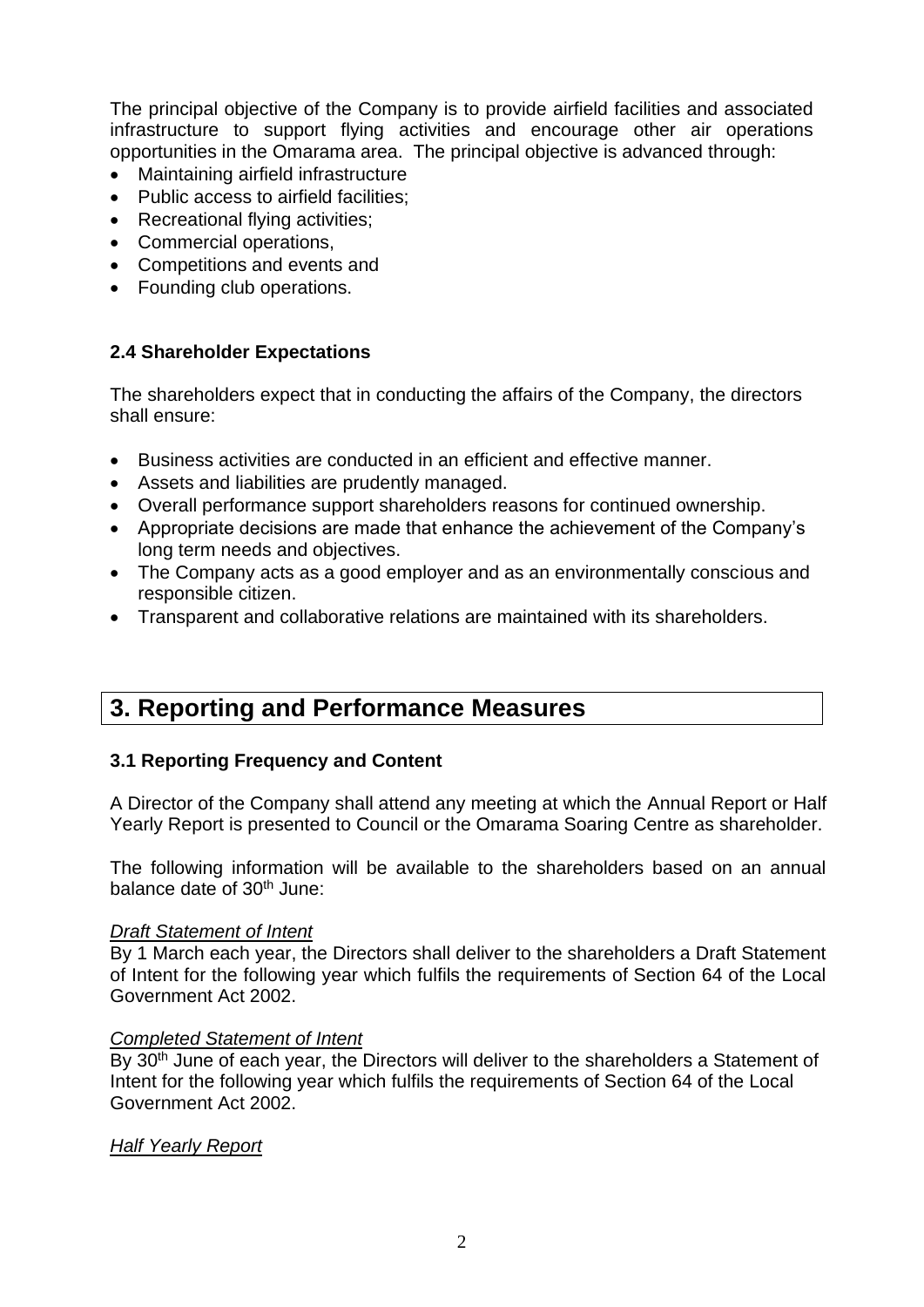Within two months after the end of the first half of each financial year, the Directors shall deliver to the shareholders an un-audited report containing the information required by the Financial Reporting Act 1993 and a commentary on the results for the first six months together with a report on the outlook for the second six months with reference to any significant factors that are likely to have an effect on the Company's performance.

## *Annual Report*

Within three months after the end of each financial year, the Directors shall deliver to the shareholders an annual report that will include:

- A report on the operations of the Company to enable an informed assessment of the Company's performance, including variations from the business plan and achievements against performance targets.
- Audited financial statements as required under the Financial Reporting Act 1993.
- A report on performance against the Corporate Governance Statement.

## **3.2 Performance Targets and Measures**

Over the next three years the Company's performance targets are to:

- (i) Maintain operate and provide planned services within budgeted income.
- (ii) Achieve a break even or better result after prudent provision for assets depreciation and replacement, and for future trading requirements.
- (iii) Update the Company's business plan on an annual basis.
- (iv) Enhance the economic benefits to the Omarama and Ahuriri community arising from the operation and development of the airfield as measured by increased patronage of facilities and participation in events.

## *Ratio of Consolidated Shareholders' Funds to Total Assets*

*'Shareholders' Funds'* (Equity) are defined as the paid-up capital plus any retained tax paid profits earned and less any dividends distributed to shareholders. They include accumulated surpluses, revaluation reserves, trust funds and any other reserves or funds which have been accumulated in accounts known as either "Revenue Reserves" or "Capital Reserves".

'*Total Assets'* are defined as the sum of all current and non-current assets plus investments of the Company.

The projected target for the ratio of shareholders' funds to total assets is at least 90%.

## *Directors Estimate of the Company Value*

The Company's commercial value is estimated in all material respects to be equivalent to the paid up share capital. The directors will advise the shareholders on an annual basis if they believe the value to differ materially from this state.

## **4. Governance, Policy and Procedures**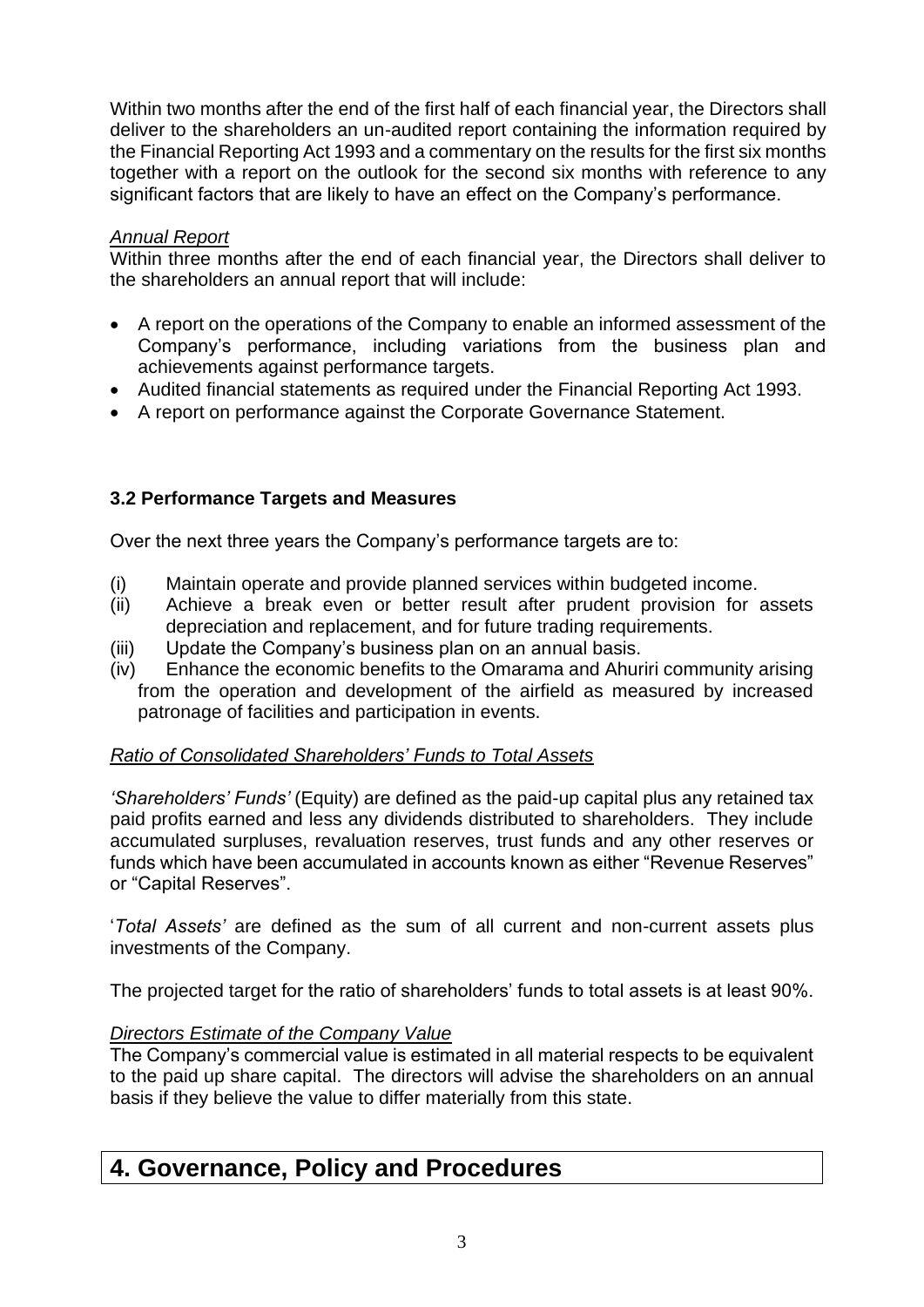## **4.1 Corporate Governance Statement**

#### *(a) Role of the Board of Directors*

The Directors' role is defined in Section 58 of the Local Government Act 2002. This section states that all decisions relating to the operation of the Council Controlled Organisation shall be made pursuant to the authority of the directorate of the Organisation and its Statement of Intent. The Board consults with the Company's shareholders in preparing and reviewing the Statement of Intent.

The Board meets on a regular basis and is responsible for the proper direction and control of the Company's activities. This responsibility includes such areas of stewardship as the identification and control of the Company's business risks, the integrity of management information systems and reporting to shareholders. While the Board acknowledges that it is responsible for the overall control framework of the Company, it recognises that no cost effective internal control system will preclude all error and irregularities.

#### *(b) The Role of the Shareholders*

The Board aims to ensure that the shareholders are informed of all major developments affecting the Company's state of affairs. The shareholders are consulted with on the review of the Company's Statement of Intent and are responsible for the appointment of directors. Information is communicated to shareholders in the Annual Report, the Interim Report and special meetings where required.

#### *(c) Board Appointments*

Two of the Company's four directors are appointed by Council in accordance with Council policy. The other two directors are appointed by the company's other shareholder, Omarama Soaring Centre Inc. The Council's director rotation policy requires its directors to retire over any three year period. Retiring Directors shall be eligible to apply for reappointment.

#### *(d) Board Committees*

There are no Board Committees.

#### *(e) Company Management Structure*

The Company's organisational structure includes the four Directors' with airfield management, administration and maintenance services contracted as required.

### **4.2 Dividend Policy**

It is not intended that the Company will pay a dividend

### **4.3 Accounting Policies**